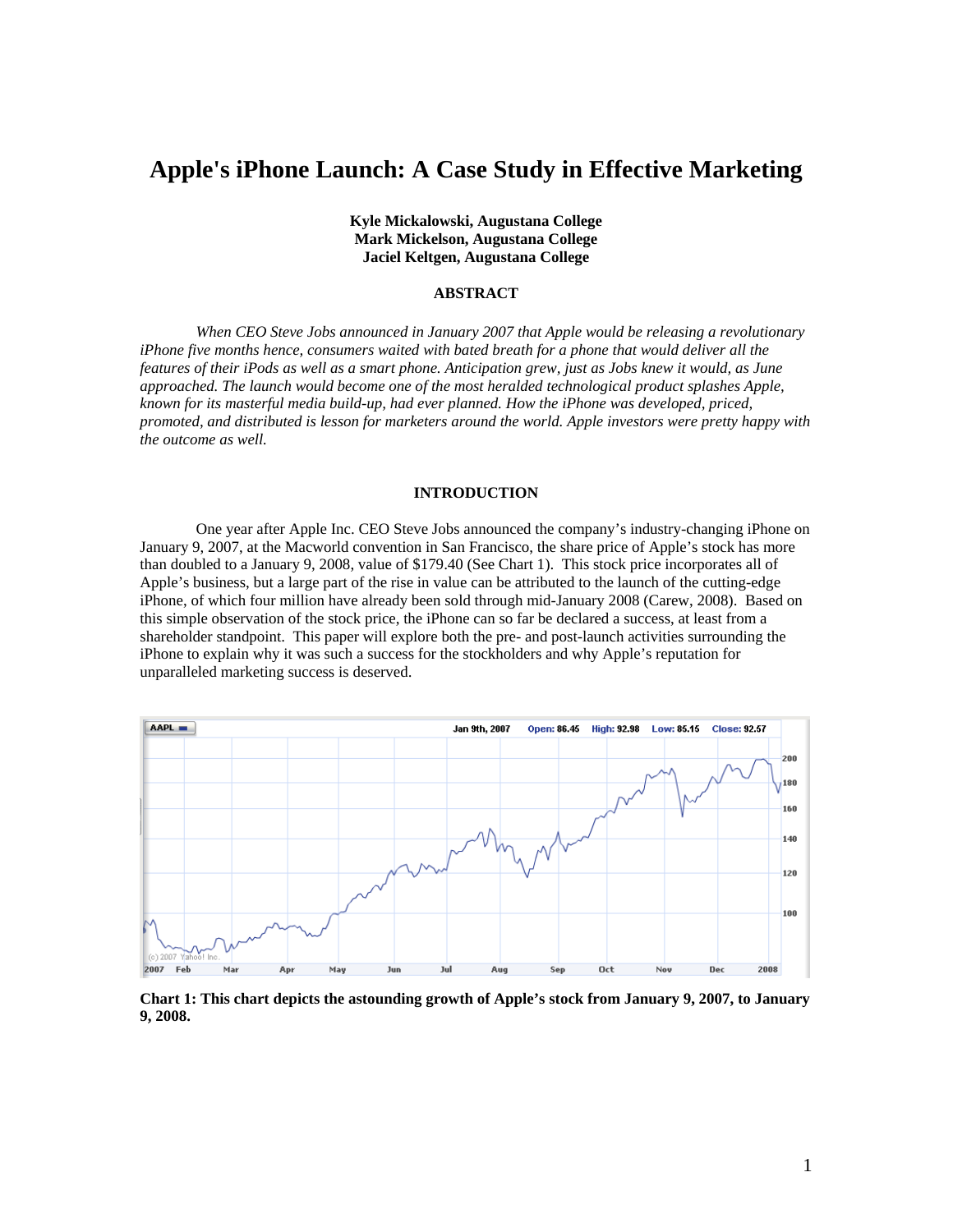# **THE ANNOUNCEMENT BY CEO STEVE JOBS**

Jobs' announcement was an example of the intelligent use of trade shows and Apple's experience with generating press coverage and buzz about new products through them. The conference capped off the two-year development period for the iPhone, a period during which Jobs embarked on a campaign to sign a wireless company as the exclusive carrier for the iPhone. Eventually, he was able to convince AT&T to abandon almost all control over the development of the iPhone to the point where only three executives at AT&T had seen the iPhone before it was announced (Sharma, Wingfield, and Yuan, 2007). This situation gave Apple the liberty to develop its product on its own terms and to keep its features under tight wraps. In an industry that changes as rapidly as the wireless communication industry, the ability to be as autonomous and secretive as possible is very important in the development of a product like the iPhone, and Steve Jobs was able to recognize and use it to Apple's advantage.

#### **THE PRODUCT AND TARGET MARKET**

The iPhone could be described as a combination of Apple's popular iPod music player and a smart phone designed to surf the Web. Its highly-touted feature is a 3.5-inch, touch-sensitive screen that consumers use to make calls, navigate their music collection, and write messages on a virtual onscreen keyboard (Wingfield and Yuan, 2007). At the time of the announcement this innovative feature set the iPhone apart from the competition in the wireless-phone market. Apple parlayed the strong reputation of the Apple brand and the iPod's success to enter a lucrative cell-phone market, a step that may ward off a potential threat to Apple as other companies introduce devices that have strong music-storing and playback capabilities.

All of these benefits and features of the iPhone come for a price though; the initial price of the 4GB model was \$499 and the 8GB model cost \$599. Aimed at the high-end, tech-savvy consumer, who is often a business user, the iPhone is marketed to a sizable, fast-growing market. Before the recent fears of a pending recession, analysts predicted that the aim to sell 10 million iPhones through 2008 would be an attainable goal (Yuan and Bryan-Low, 2007).

#### **THE AGREEMENT WITH AT&T AND OTHER STRATEGIC PARTNERS**

In addition to the hefty price tag, iPhone customers are required to commit to a two-year wireless agreement with AT&T Inc. to make calls or use the phone's other features. (One caveat: owners may choose to use the phone as an iPod, in which case they do not need to activate the device through AT&T.) This set-up creates some unique difficulties that Apple and AT&T will have to address. Any potential customer of the iPhone must be prepared to sign a contract with AT&T as their service provider. People who do not like AT&T's service or are not in an area where it is provided may be hesitant to purchase an iPhone, which narrows the potential market.

The two-year wireless agreement may also be a deterrent for those people who are already locked into a wireless contract with a different provider, but at least one study reported that 12 percent of respondents indicated they postponed their wireless phone or MP3 player purchase to wait for the release of the iPhone, evidencing that this obstacle can be overcome (Sharma and Wingfield, 2007). This contract also means that Apple does not have to deal with network problems and all of the consumer complaints that often go with them, but instead focus on a top-notch hardware and software design.

AT&T is not the only company that stands to benefit from the production of the iPhone. The companies that supply the parts and assemble the iPhone, many of which are speculated to be Taiwanese, may enjoy financial success as well. By hiring overseas manufacturing specialists to make the iPhone, both Apple and the suppliers win. The suppliers are able to benefit through the revenue generated by increased business, and Apple is freed from running complicated, labor-intensive manufacturing operations (Dean and Piling, 2007). Additionally, third-party companies who produce accessories for the iPhone stand to profit from its introduction as customers will pay a premium to protect and show off their new investment.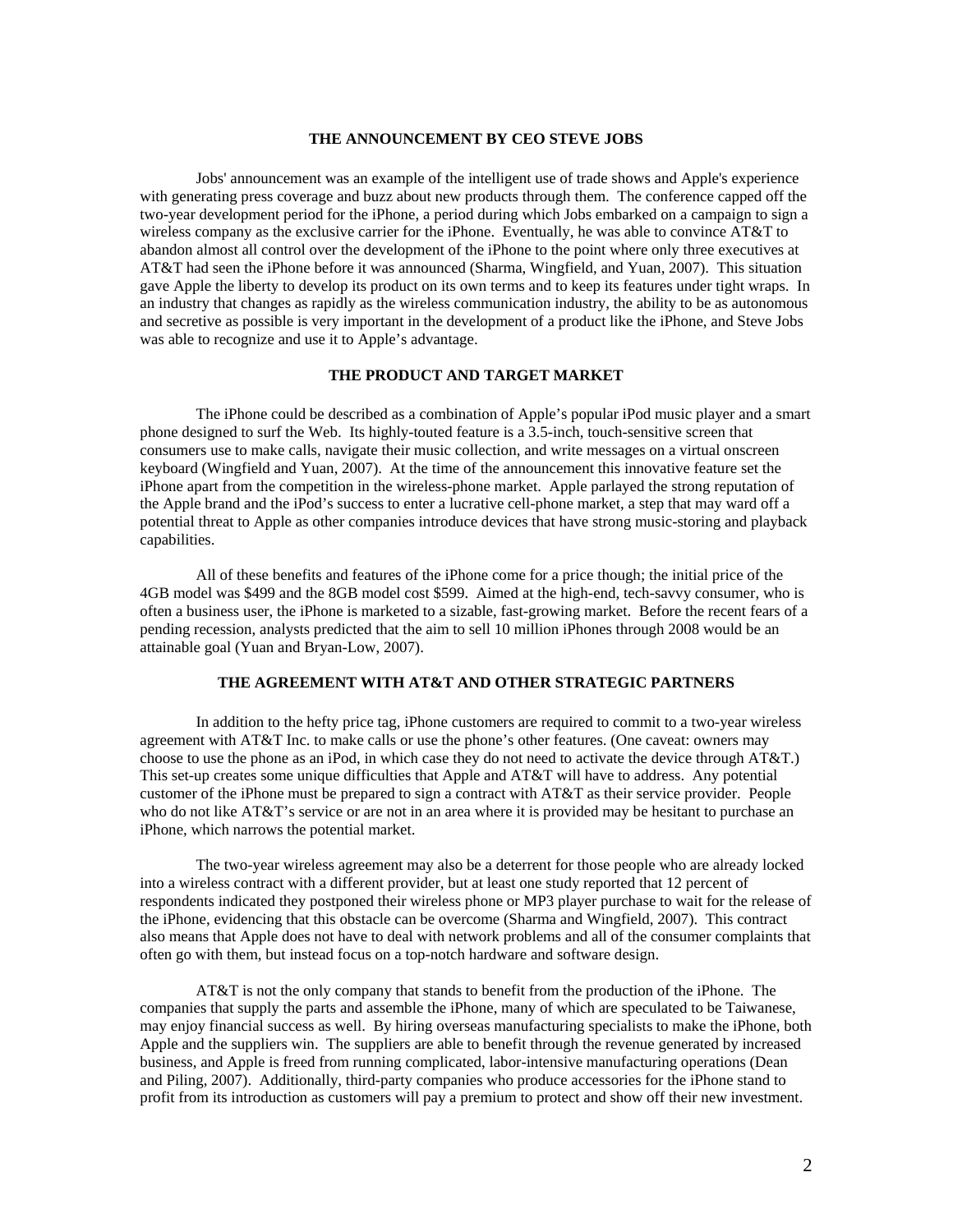Apple also struck deals with Viacom, Disney, Google and Yahoo, all strategically selected to bring internet features to the iPhone. Although primarily highlighted in iPhone TV ads that show internet search features (google) or the ability to view movies such as Pirates of the Caribbean (Disney), Apple sagely chose visible and powerful partners for the iPhone.

### **REVIEW AND JUSTIFICATION OF iPHONE FEATURES**

The Wall Street Journal's technology guru, Walter Mossberg, finally published his review of the iPhone only two days before its launch. Overall, he described the iPhone as a breakthrough handheld computer despite some shortcomings (Mossberg and Boehret, 2007). The iPhone's design is creating problems with some iPhone accessories. For example, the headphone jack is deeply recessed on the multimedia device, meaning an adapter will be needed in order to use certain headphones with the iPhone. Secondly, the device does not have the ability to cut, copy, and paste text, which could be extremely annoying if people are going to use the device to send and receive emails throughout their workday. The iPhone is also missing instant messaging software, but it still has the ability to send and receive standard text messages. Though the phone has a two-megapixel camera, it lacks the ability to record videos, a common feature on competing smart phones. Finally, when the iPhone is first released it will not have the ability to play most video on the Internet because it does not utilize Adobe's Flash technology.

Mossberg still has plenty of features to brag about on the iPhone, starting with the gorgeous 3.5 inch screen. Most importantly, during the two-week test the device lacked any protection, and it never received a single scratch on the screen or on any other part of the device. This is potentially very important to the early majority adopters because the iPod plastic screen scratched easily. The highly touted virtual keyboard lived up to the hype as Mossberg found it to be functional during the test. One important question mark regarding the iPhone is its battery life; consumers are concerned the battery will not be sufficient to last all day and still utilize all of the iPhone's capabilities. But Mossberg writes that the battery is adequate and gave him seven hours and 18 minutes of continuous talk time while retrieving email constantly (Mossberg and Boehret, 2007).

Apple is still trying to justify to consumers why the device will use AT&T's EDGE network instead using 3G, which is the fastest wireless technology from AT&T. Jobs is quick to admit the iPhone will not surf the internet as fast as most users would like, but just as quickly he says that is why the device has the ability to seamlessly switch to WI-FI, giving the consumer the best of both worlds. AT&T's CEO and Chairman Randall Stephenson says the utilization of the EDGE network is common among smart phones. He notes, "EDGE is the only ubiquitous nationwide broadband network deployed today" (Wingfield and Sharma, 2007). The two executives believe users will find the EDGE network to be sufficient, at least initially.

# **DIFFERENTIATION FROM COMPETITORS**

Apple has been working hard since Jobs made the announcement to differentiate itself from other smart phone on the market. Newspaper articles are constantly mentioning the 3.5-inch screen as an industry first. Also, Mr. Jobs has been obdurate from the beginning that the phone must have a touchsensitive keyboard because he dislikes the keyboards on Research in Motion's BlackBerry and Palm's Treo (Sharma et. al., 2007). Since January, Apple has worked hard to make sure that their iPhone stays on the front page of newspapers across the country. This has severely limited competitors from fighting back with their new smart phones. Nokia is selling the N95, which is a smart phone geared to compete against the iPhone with its ability to play music and DVD-quality video (Yuan and Sharma, 2007). The N95 has more features than the iPhone, but it lacks a major U.S. partner for widespread distribution and carries a \$749 price tag in the U.S. market. Other competitors such as LG Electronics are also rushing high-end smart phones to the market in an attempt to keep customers using their devices instead of switching to Apple's iPhone.

Software compatibility is one smart phone aspect in which competitors have a definite edge over the first generation iPhone. Software developers currently must develop programs that are optimized for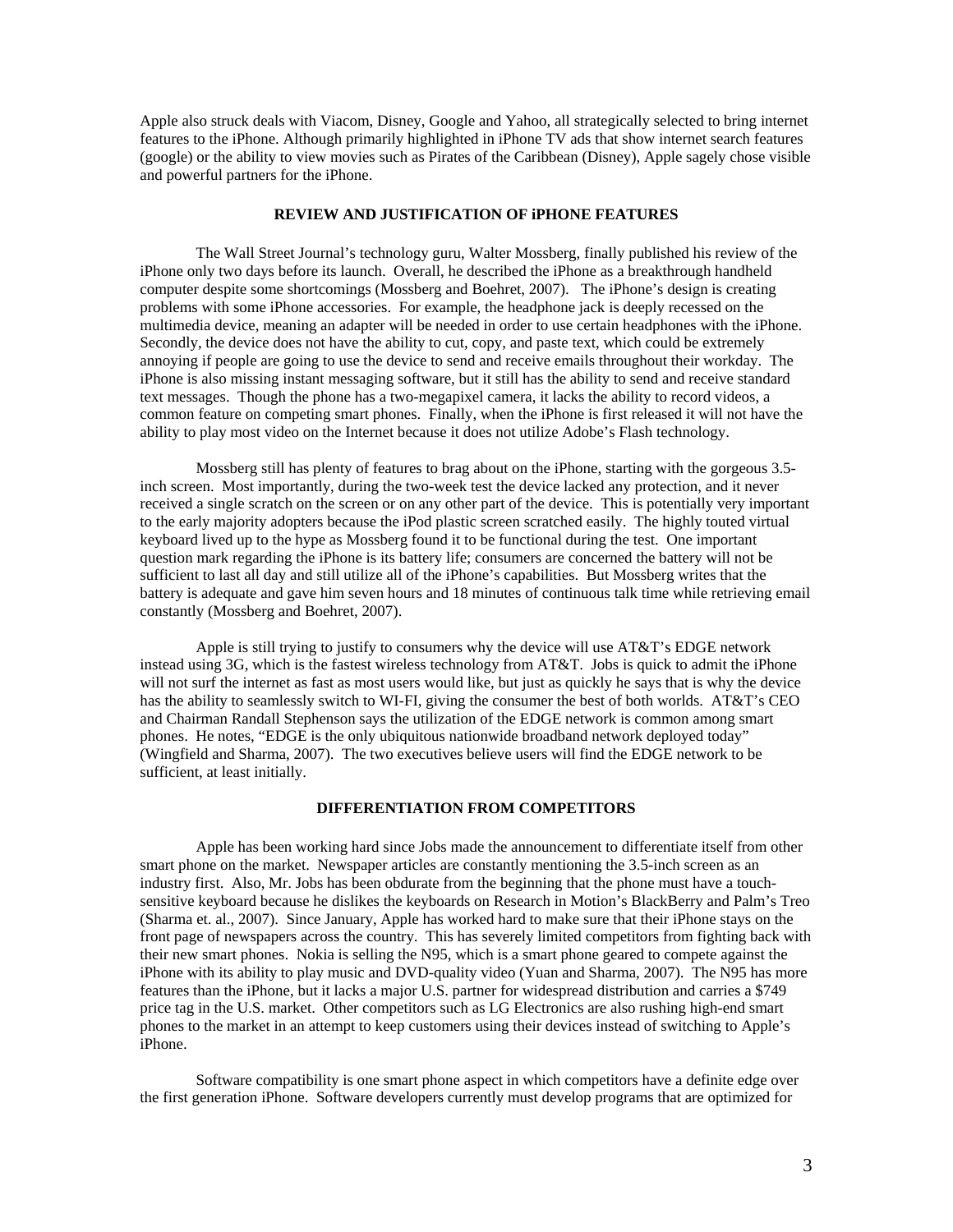the iPhone's Safari Internet browser and wireless capabilities, which severely limit their ability to introduce to the device applications in high demand. At the top of consumer's wish lists is access to Microsoft's Outlook and Exchange server. The absence of Outlook and other communications software, such as chat applications like AOL's AIM, has limited the iPhone's appeal to corporate customers, as many companies rely on these applications for secure corporate messaging. To address this issue, Steve Jobs has announced that in February 2008 Apple will release a platform to give third-party programmers access to the iPhone's locked software (Rosmarin and Greenberg, 2007). The rationale provided by Apple for locking the phone's software in the first place was largely security related, but Jobs has said that the security of the iPhone is planned to be overhauled and the software platform provided to programmers will have features that protect the iPhone from malicious programs. Although viruses are a legitimate threat to the iPhone, bigger threats may come in the form of Research in Motion, Palm, and Motorola if new applications for the iPhone do not materialize soon.

#### **APPLE UPSETS EARLY ADOPTERS AND INNOVATORS**

Though Steve Jobs' introduction of the iPhone to the world was nearly flawless, the recent price cut on the iPhone upset many of his most loyal customers. After being on the market for only two months, Apple cut the iPhone's price tag by 33 percent (\$200). Jobs received hundreds of emails from angry customers who purchased the iPhone because they did not believe Apple would reduce the price so quickly. As a response to the overwhelming amount of negative reaction on the part of iPhone owners, Jobs released a short letter describing the sound reasons for the reduction in price. He systematically went through the reasons for the price cut and expressed to the customers how important they are to Apple's success and future. Jobs' attempt to quell the outrage came in the form of a \$100 store credit that customers can use to purchase any product at an Apple Retail Store or the Apple Online Store (Jobs, 2007). Although Jobs quickly suppressed customer outrage regarding the price cut, his reaction and subsequent store credit to customers may set a precedent that could come back to haunt Apple when it releases new technology in the future.

Innovators became further upset when, in January, Apple announced that the storage capacity for the highest-end iPhone would be doubled to 16 GB for an additional \$100. But at least one journalist does not feel sorry for the first purchasers of the iPhone and admonishes consumers not to purchase an iPhone now if they will regret it when a better version is released. "The signs are all there," says Brian Caulfield, speaking of the rumblings that Apple will release an iPhone that works on AT&T's faster 3G network. "If anyone complains when Apple introduces faster, better iPhones later this year, they'll have only themselves to blame" (Caulfield, 2008). These issues highlight the problem faced by Apple and Jobs of quickly and effectively bringing improved iPhones to market without rankling innovators. As Caulfield points out, consumers should be aware of the looming 3G upgrade, but moves like the \$200 iPhone price cut and January's unexpected software update for the iPod Touch that cost owners \$20 may result in consumer distrust toward the Apple brand.

### **PROMOTIONAL OUTLAYS**

According to Harvard Business Professor David Yoffie, Apple has garnered approximately \$400 million in publicity since Job's announcement in January 2007. Coverage by traditional business publications such as the *Wall Street Journal* to online pundits like Gizmodo to a *Time* writer gushing, "Steve Jobs has said, repeatedly, that this is the best iPod that Apple has ever made, and it is. It's also the best phone that anybody has ever made," have covered the revolutionary phone's introduction and launch (Grossman 2007). Apple also supported the phone in a flurry of television, web-based and print ads designed to show off the disappearing and reappearing touch keypad. Jobs focused on this feature during his Macworld announcement, and subsequent Apple advertising efforts have showcased this feature repeatedly in initial "how-to" TV spots created by TBWA\Chiat\Day (squidoo.com). The first advertisement for iPhone, titled "Hello," aired during the 79th Academy Awards and took place on February 25, 2007, on ABC. The ad featured clips from dozens of notable films and television shows over the last 70 years, showing iconic characters answering phones. The iPhone is shown at the end with the caption: "Hello. Coming in June."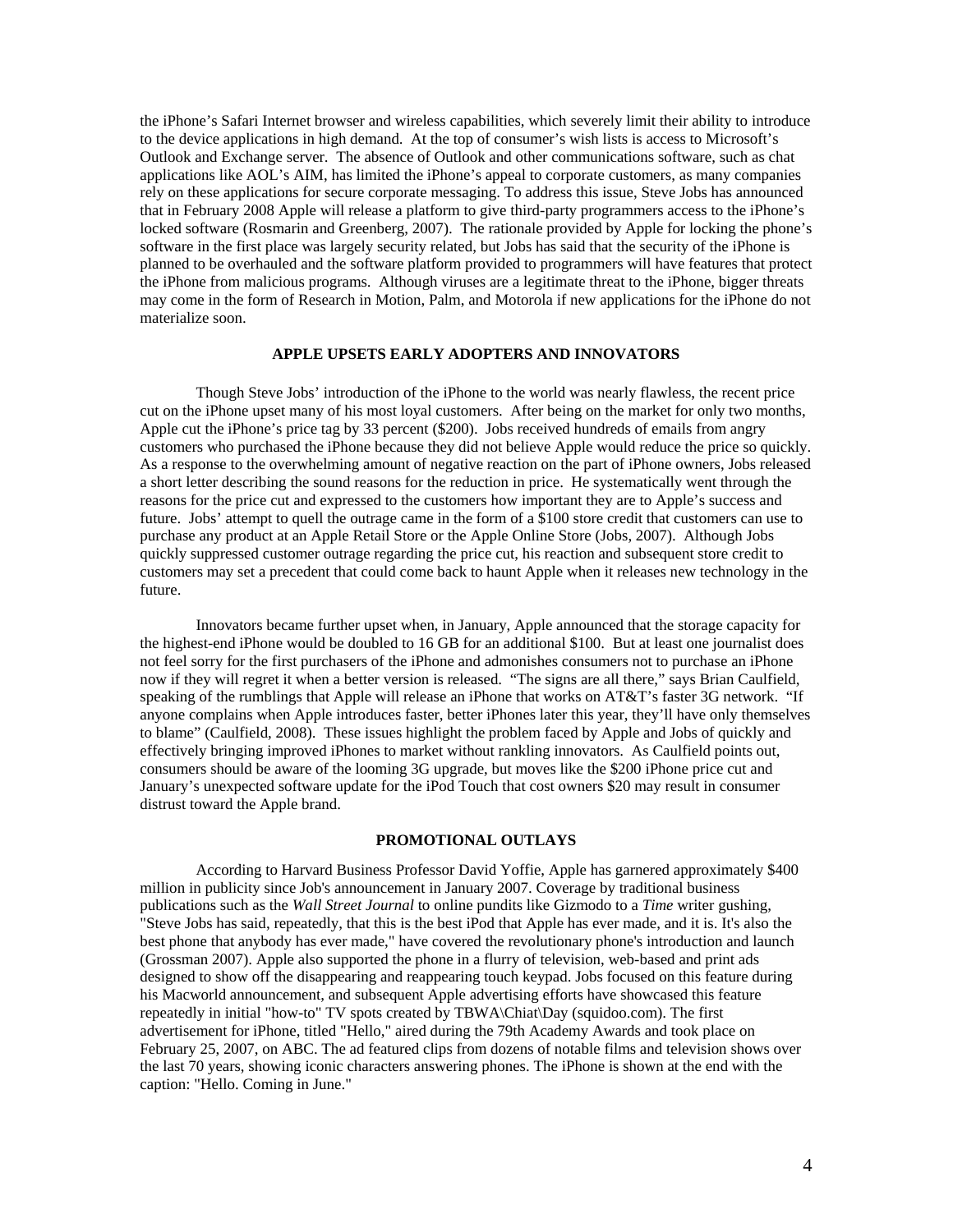One blogger (www.blogs.business2.com) was so interested in Apple's iPhone advertising schedule, he conducted a Nexis search for newspaper stories that mentioned the iPhone between June 23 and August 18, 2007. During that timeframe, Apple had aired nine new TV ads. The week the iPhone was launched, 1,547 stories appeared in the media, compared to 206 in mid August. Apple's advertising schedule appears to reinforce the iPhone's presence in media during times when the buzz or free media has tapered off. This combination of paid and free media gives consumers the impression that the iPhone is a constant presence in the popular media.

 One of the most influential periodicals dedicated to advertising, *Advertising Age*, in 2007 selected Apple as a runner-up for the annual Marketer of the Year award. This status was conveyed because of Apple's "rare accomplishment of successfully bringing a new product into an already crowded and competitive market. Apple's agreement with cellular telephone service provider AT&T gave it an upper hand in their relationship older cellular telephone firms have yet to acquire" (Bulik and Cuneo, 2007).

While Apple's advertising budget and schedule aren't readily available, *Adweek*'s Andrew McMains estimated the Apple global account was worth \$250 million in 2006 to agency TBWA Worldwide (2006). Other pundits have guessed that Apple will spend at least \$20 million to launch the iPhone in Europe and easily surpassed that figure in the United States during the summer of 2007 alone.

#### **DISTRIBUTION CHANGES**

 Apple made some changes in its traditional consumer distribution channels, choosing to eschew third-party dealers/retailers such as Best Buy and RadioShack Corp. when planning where to sell the iPhone. AT&T offers the phones in its roughly 1,800 company-owned stores; iPhones are also available in Apple stores or through Apple's website (Sharma, 2007). While impossible to predict a possible backlash for Apple as it continues to market its entire product line, altering established distribution channels can confuse customers and risk future distribution plans with those retailers who were cut out of the iPhone plan.

# **THE IPHONE GOES GLOBAL**

The excitement surrounding the release of the iPhone was not contained solely in the U.S. Long lines outside stores and enthusiastic countdowns accompanied the iPhone's release in the U.K. and France as well. Apple has chosen to take a marketing and distribution approach in these European countries that is similar to its U.S. strategy. In France, Apple struck a deal with France Telecom's mobile subsidiary, Orange, to be the exclusive carrier in that country (Woyke, 2007). In the U.K., Telefonica's mobile subsidiary, O2, was tapped to be the exclusive wireless carrier, and, as AT&T has done, it is requiring minimum two-year contracts from its iPhone customers (Olson and Laurent, 2007).

This strategy in Europe creates many of the same opportunities and problems found in the U.S. but with a few added complications. As hackers continue to unlock iPhones, the revenue for these exclusive wireless networks is put into jeopardy if customers are able to easily unlock their phones. While this could boost sales for Apple by allowing customers to access more wireless carriers, Apple will still need to protect its partners by countering any new hacks, which takes considerable time and resources. Apple also has to contend with differing consumer protection laws throughout Europe. For example, it is illegal to sell a locked mobile phone through a single operator more than six months after its initial release (Olson and Laurent, 2007).

#### **UNLOCKED iPHONES**

The allure of Apple's iPhone has become a double edged sword for the company as its popularity has created a huge black market for unlocked iPhones. When Apple announced it had sold 3.7 million iPhones by the end of December, and AT&T reported it had less than 2 million account activations in the same period more than a few analysts took notice. Sales in the U.K., France, and Germany account for part of the variation, but their sales have been sluggish and only account for approximately one-fifth of the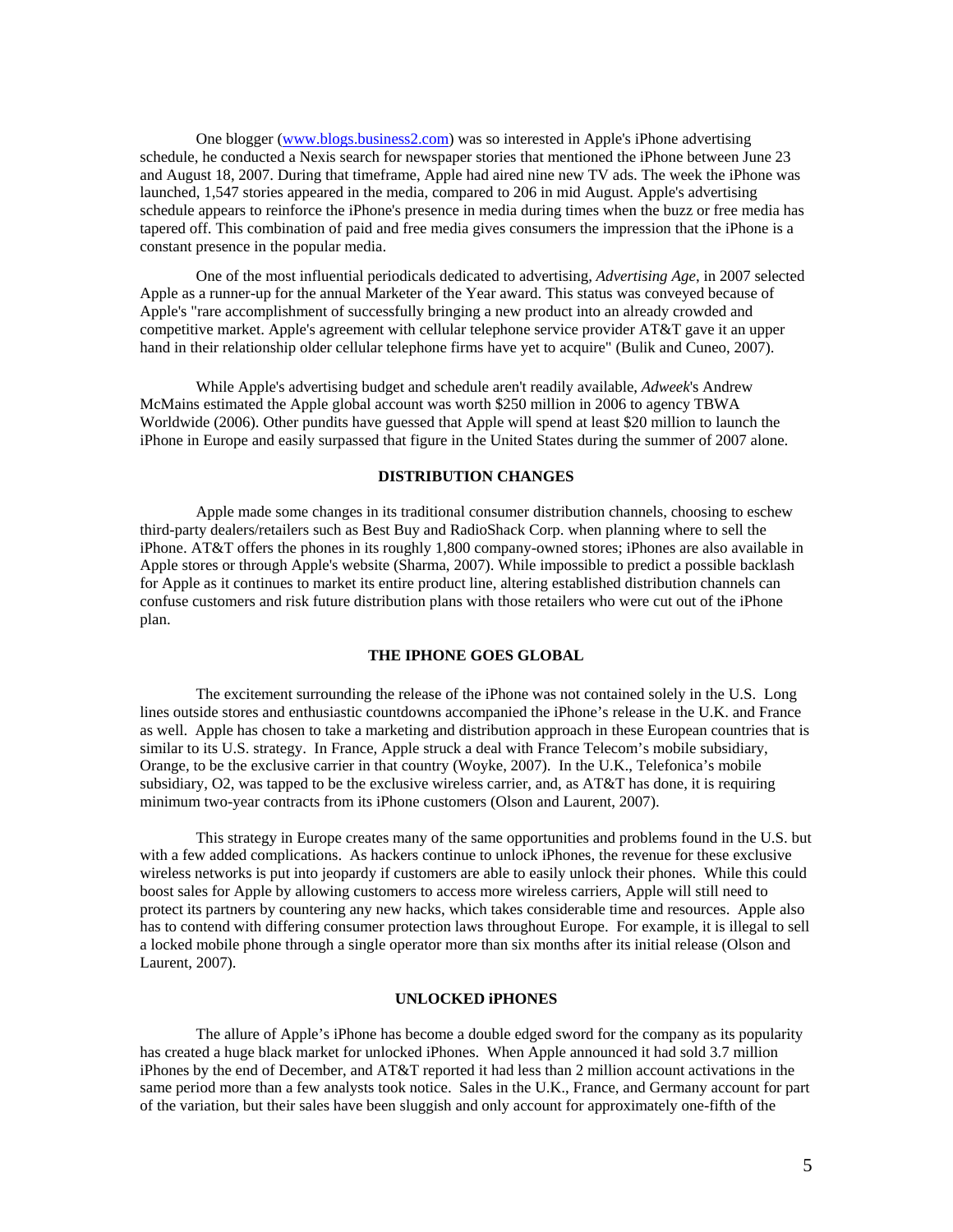difference. That being said, roughly 1.4 million iPhones are currently unaccounted for. This is a problem for Apple because the iPhone must be activated on AT&T's network in order for Apple to receive the additional revenue. Apple has taken notice and said the number of unlocked iPhones "was significant in the quarter, but we're unsure how to reliably estimate the number (Crum, 2008). If the current trend continues it could have a significant effect on Apple's bottom line for years to come. Research analyst Toni Sacconaghi has said that if Apple meets their goal of selling 10 million units by the end of 2008 and 30 percent of the phones are unlocked it could mean as much as \$1 billion in lost revenue to Apple over the next two years (Crum, 2008).

The problems created by unlocked iPhones do not stop with Apple. Instead, every carrier that has signed an exclusive agreement with the company is being hurt. For example, AT&T is also losing out on the monthly revenues from lost iPhones, and they are more likely than Apple to try to stem the flow of unlocked iPhones through legal action. AT&T is more apt to target the companies who are unlocking the devices and then selling them rather than taking Apple to court. Mark Siegel, who is an AT&T spokesman, has said that the iPhone is '"meant for use by the person who buys it,' and not to be resold for commercial purposes" (Burrows, 2008). After all, AT&T is hurt more by losing account activations because their revenue only comes from one source, monthly fees, where Apple has the profit from iPhone sales to offset the losses from unlocked units.

#### **iPHONE SALES**

Since the release of Apple's iPhone on June 29, 2007, it has sold an astounding four million units (Carew, 2008). The hype surrounding its release helped it become the fourth most popular handset in the U.S., and by the end of the October, Apple reported selling 1.12 million units. Additionally, it has become AT&T's most popular handset, commanding nearly 13 percent of its overall sales (Appleinsider, 2007). During Apple's 2008 Macworld keynote address Jobs announced that the iPhone had a 19.5 percent share of the smart phone market in the same quarter (Carew, 2008). Consumer satisfaction with the iPhone has been significantly higher than its competitors, according to a 2008 ChangeWave survey. Additionally, the survey shows the iPhone is the top choice among those planning to buy a new phone in the next six months (2008). Despite the fears of a looming consumer-led economic recession, Apple executives still believe the goal of selling 10 million iPhones by the end of 2008 is attainable.

Reaching this goal, however, will depend on future modifications to the iPhone and marketing efforts in the slowing economic conditions. The normally secretive Jobs let it slip in September that consumers can expect a 3G iPhone in 2008 (Miles, 2007). He expects that improvements in technology will allow for the faster network without affecting the battery life of the device. The recent release of a 16 gigabyte iPhone demonstrates Apple's continued ability to recreate their products and spur sales as market conditions change. Additionally, Apple is releasing a software development kit (SDK) which will allow third parties to market software for the iPhone. This is an excellent example of the emerging two-party platform business model (Eisenman, Parker and Van Alstyne, 2006).

# **CONCLUSION**

Apple created a very strong overall marketing strategy for the iPhone and managed every aspect of the iPhone's launch very effectively. Like almost all products, the iPhone has some flaws and drawbacks, but Apple was able to develop a unique product for tech-savvy consumers interested in a combination smart phone-music player and make those customers aware of the product through well-managed marketing efforts and strong publicity. The iPhone exemplifies Apple's knack for creating excitement about products among its fiercely loyal customer base, who keep attention focused on the company, and then justify the hype by delivering a high-quality, desirable product. In addition to satisfying consumers with a great product, Apple built a powerful partnership with AT&T and also conferred benefits to overseas suppliers of parts and manufacturers. All of these efforts boosted Apple's stock price considerably and further solidified Apple's image as a leader in consumer electronic gadgetry.